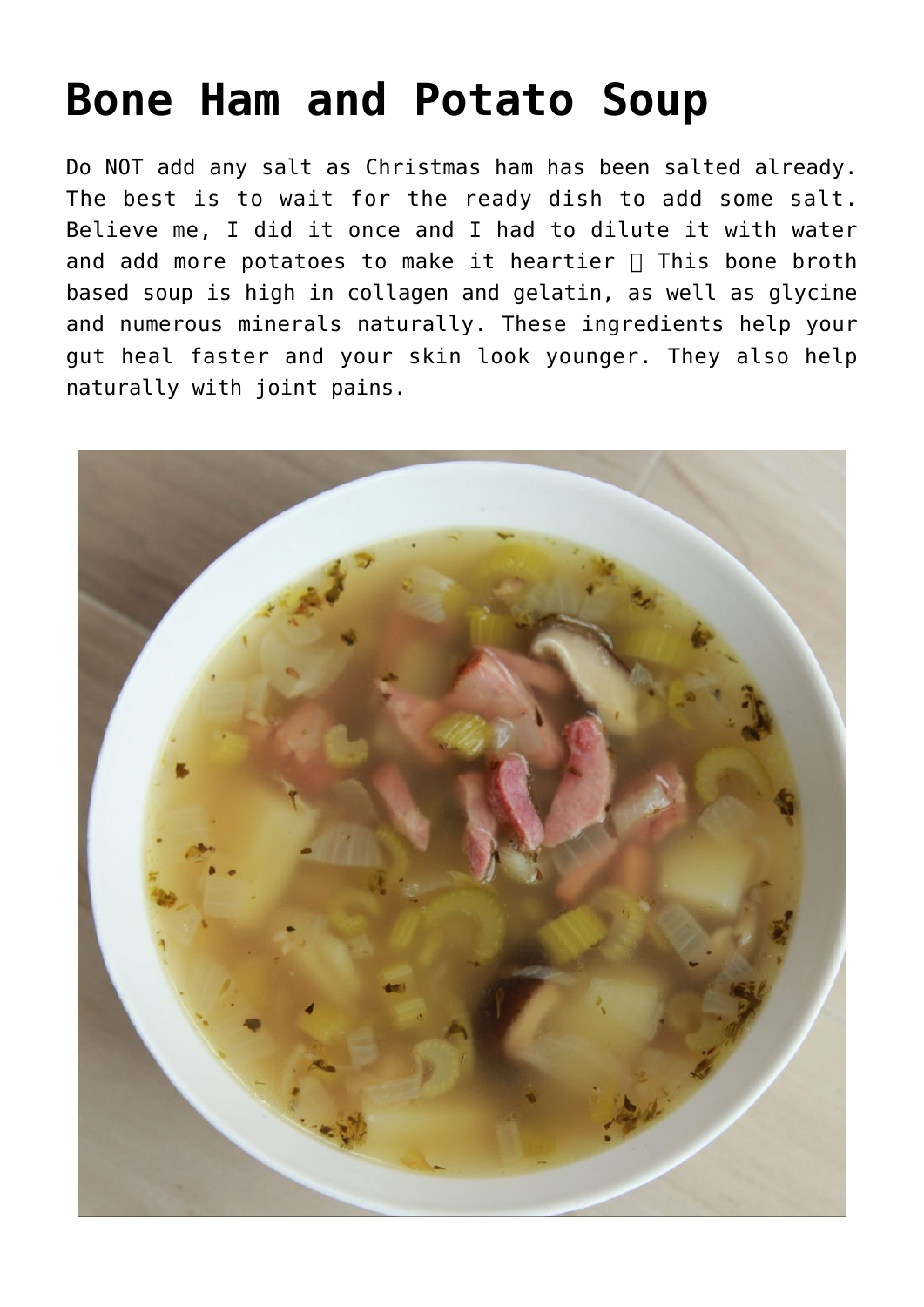High in Collagen and Gelatin Gut Healing Soup

Ingredients:

*Broth:*

1 bone from the leftover Christmas ham 2-3 bay leaves 3 quarts water 1 tablespoon Apple Cider Vinegar 1/2 onion peeled

## *Soup:*

3-4 medium potatoes peeled and cut 2 medium carrots grated 1 medium onion cut 4-6 stalks of celery 1/2 pound shitake mushrooms Leftover ham cut into small pieces

Directions:

## *Instapot:*

1. Combine water, ham bone, bay leaves, apple cider together, cover with the lid. Press manual button and set the timer to 60 min. When the timer goes off, wait for the pressure cooker to decompress.

2. While the broth is cooking, peel and cut onions, cut celery, grate carrots and saute' them for 5 minutes with butter, avocado oil or bacon fat stovetop.

3. Strain the liquid broth into the pot and bring to boil. Add peeled and chopped potatoes, sauteed onions and carrots.

*Stove Top or Slow cooker:*

If you have no Instapot, you can simmer the ham bone for several hours on the lowest heat. Usually 4-8 hours would be enough.